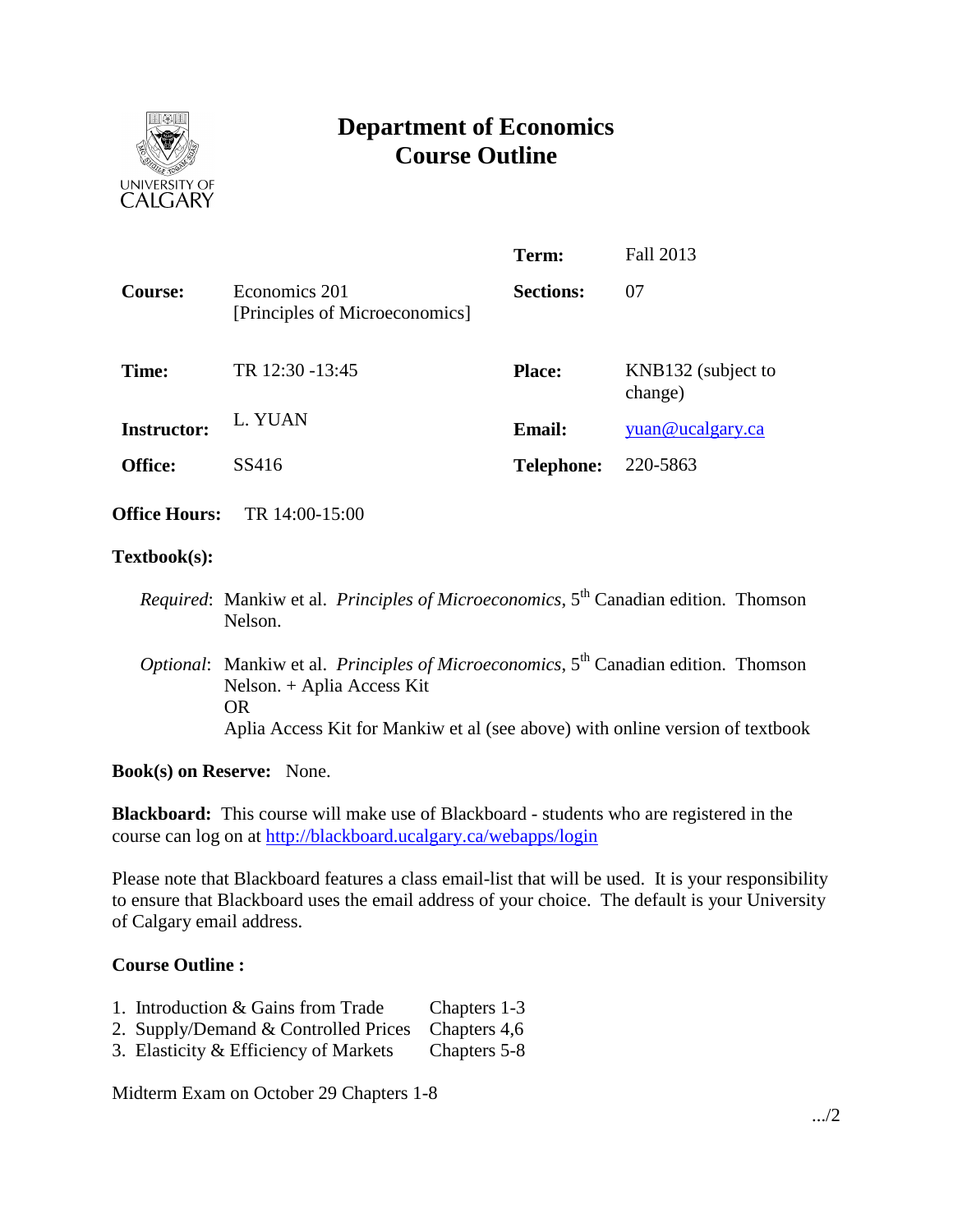## **Course Outline (continued) :**

| 4. Consumer & Producer Theory               | Chapter 21, $13$ |
|---------------------------------------------|------------------|
| 5. Perfect Competition                      | Chapter 14       |
| 6. Monopoly                                 | Chapter 15       |
| 7. Monopolistic Competition & Oligopoly     | Chapters 16, 17  |
| 8. Market Failure & Government Intervention | Chapters 10, 11  |

## **Grade Determination and Final Examination Details:**

| 2 assignments (7.5% each) | 15% (Due Dates: Oct.15, Nov.19) |
|---------------------------|---------------------------------|
| Midterm Examination       | 35% (October 29 in class)       |
| Final Examination         | 50% (December 9-19)             |

#### **Assignments**

- 1. PDF files with the assignments will appear in Course Documents in Blackboard at least 2 weeks before the assignment is due. All assignment questions are multiple choice. **Students can collect an IBM bubble sheet in the lecture 2 weeks before the assignment is due or in a tutorial (tutorial times will be announced by September 24 at the latest) at some point prior to the assignment being due. Instructors will not have the IBM sheets for the assignments in lectures other than in the one 2 weeks before the assignment is due. Please ensure that you fill in the bubbles for your UCID# and your name. If an assignment does not have both a UCID# and name filled in the bubble sheets, the score on that assignment will be zero.**
- 2. **Assignments will be due at the beginning of the lectures (**12**:30 for L07) on both October 15 and November 19. Late assignments will not be accepted under any circumstances. Assignments sent electronically will not be accepted under any circumstances. Only assignments handed in at the beginning of the lecture on the appropriate due dates will be accepted.**

# **Aplia and Practice Problems***:*

- 1. If you choose one of the textbook options that include Aplia, you will be required to access the Aplia website at [http://aplia.com](http://aplia.com/) . Please register on the website within the first week of classes. Should you only purchase the online textbook with Aplia access, you have to pay for Aplia within the deadline set by Aplia.
- 2. Using Aplia, you will be able to complete practice problem sets. **Aplia problem sets are entirely optional, as is the purchase of Aplia.**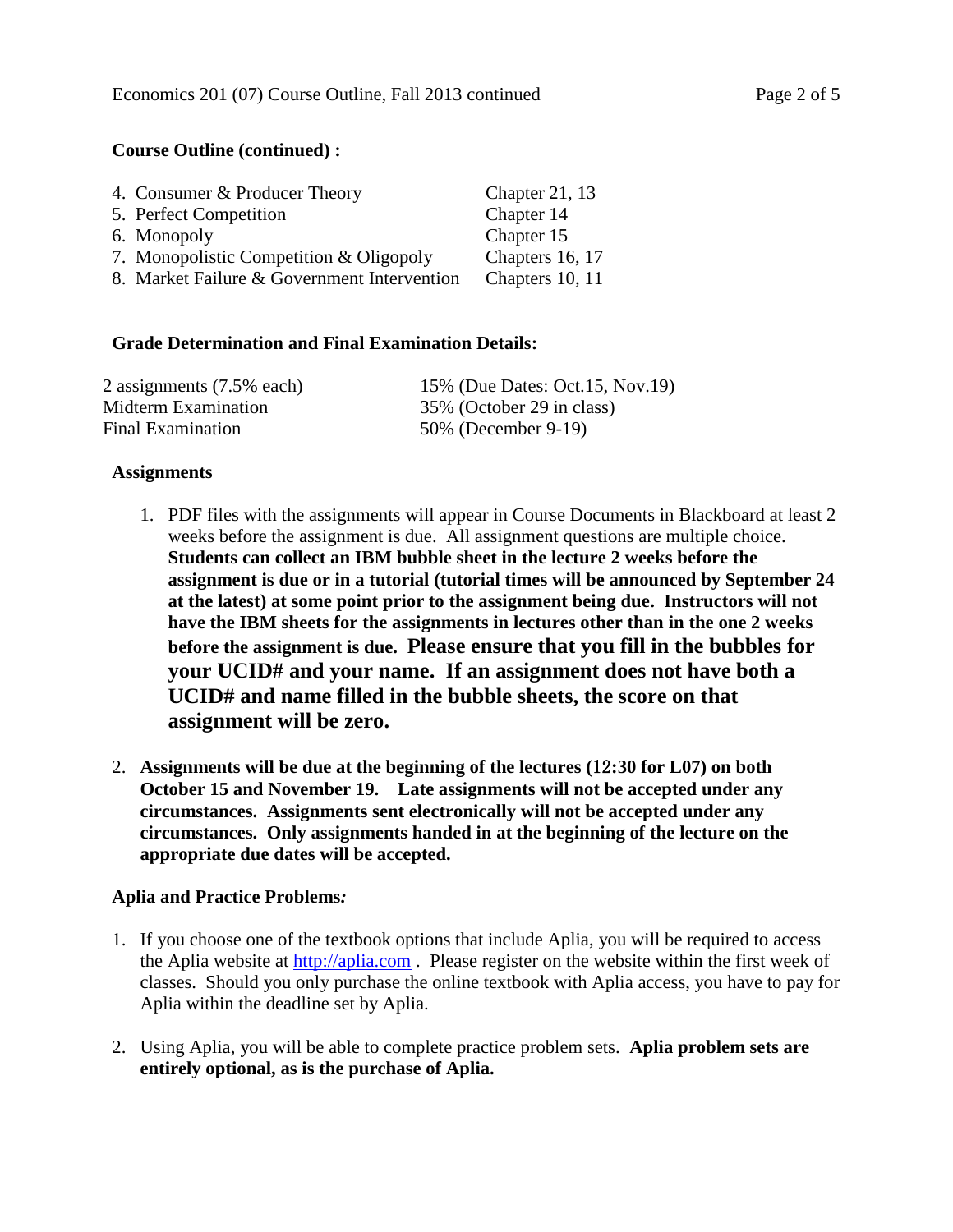3. Emails regarding Aplia should be directed towards the providers of Aplia or to the teaching assistants (TAs) that will be assigned to this course.

## **Examinations***:*

- 1. Examinations will consist of multiple choice questions.
- 2. The midterm examination will be held during lecture time and will cover Chapters 1-8.
- 3. The final examination will last two hours, will be scheduled by the Registrar and held in a gymnasium. The final examination will cover all course material but will be heavily weighted towards material that was not dealt with in the midterm (i.e. >70% of the final will cover Chapters 10,11,13-17 and 21)
- 4. A non-programmable calculator may be used in the examinations. The use of graphing calculators, cell phones, and computers is not permitted.

Assignments, tests and final exams are marked on a numerical (percentage) basis, then converted to letter grades. The course grade is then calculated using the weights indicated above. As a guide to determining standing, these letter grade equivalences will generally apply:

| $60 - 62$ |
|-----------|
| $55 - 59$ |
| $50 - 54$ |
| $0 - 49$  |
|           |

## **Notes:**

- 1. Students should be aware that generally no "make-up" midterms will be given. Any student who finds it necessary to miss the midterm must notify the instructor in advance and produce a valid medical certificate or other required documentation in order to have the weighting moved to the final examination. Note that deferred final examinations may contain short/long answer questions. Also, deferred final examinations do not have to cover the same material or have the same format as the regular final examination.
- 2. Students should be aware of the academic regulations outlined in The University of Calgary Calendar.
- 3. It is the student's responsibility to request academic accommodations. If you are a student with a documented disability who may require academic accommodation and have not registered with the Disability Resource Centre, please contact their office at 220-8237. Students who have not registered with the Disability Resource Centre are not eligible for formal academic accommodation. You are also required to discuss your needs with your instructor no later than fourteen (14) days after the start of this course.
- **4. The use of cell phones for any purpose in class is prohibited. Computers may be used for note-taking purposes only.** .../4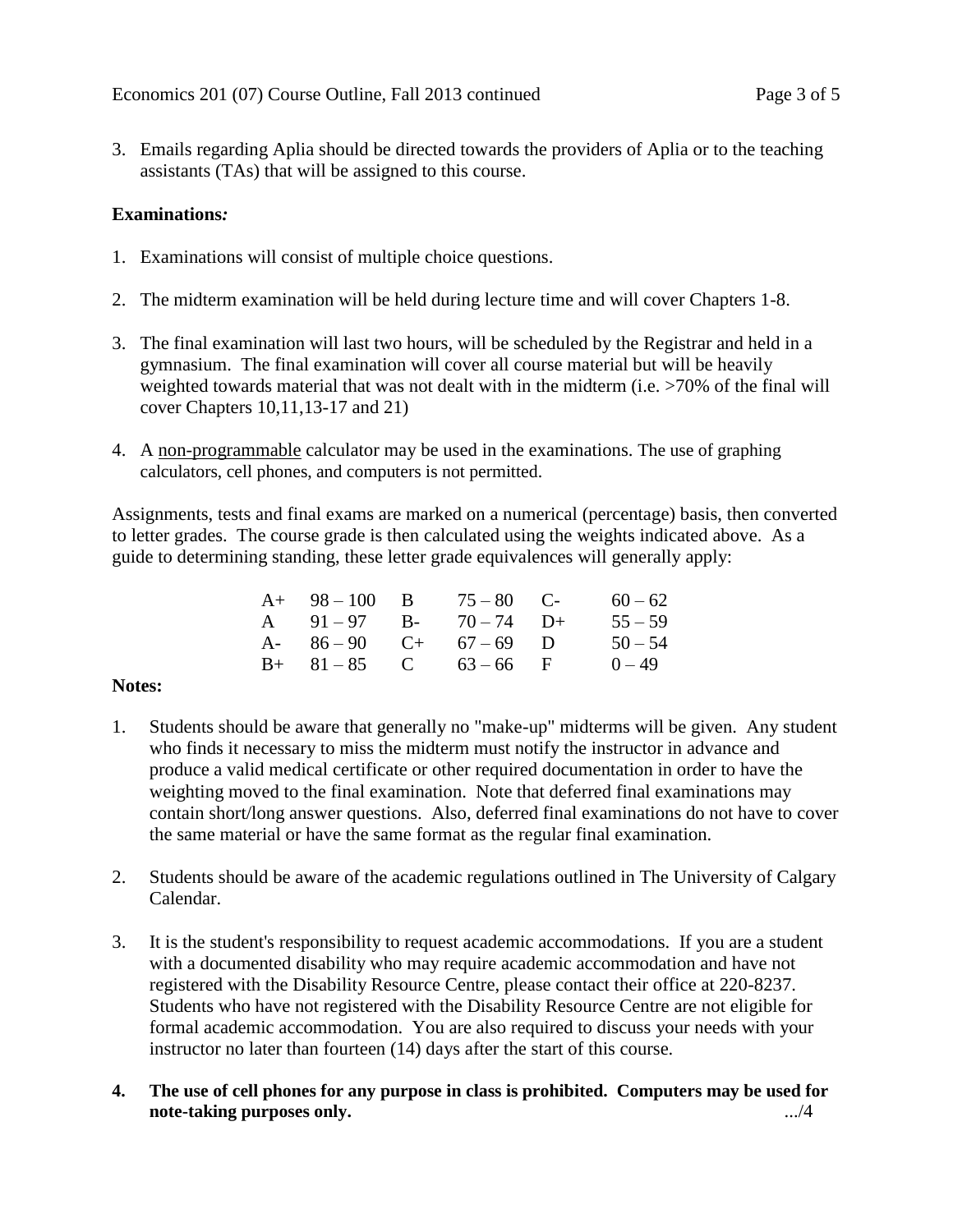- 5. Students seeking reappraisal of a piece of graded term work should discuss their work with the instructor *within fifteen days* of work being returned to class. However, the earliest that grades will be discussed will be two days after the return of an assignment or examination.
- 6. Students will be responsible for all material listed on the course outline, regardless of whether or not the material has been covered in class, unless the instructor notifies the class that the material will not be covered.
- 7. Please note that the following types of emails will receive no response: emails not addressed to anyone in particular; emails where the recipient's name is not spelled correctly; anonymous emails; emails in which the sender has not identified which course and section he/she is taking; and, emails involving questions that are specifically addressed on the course outline.

Students' Union Vice-President Academic: Emily Macphail Phone: 403-220-3911 E-mail [suvpaca@ucalgary.ca](mailto:subpaca@ucalgary.ca)

Students' Union Faculty Representative (Arts) Phone: 403-220-3913Office: MSC 251 E-mail [arts1@su.ucalgary.ca](mailto:arts1@su.ucalgary.ca) [arts2@su.ucalgary.ca,](mailto:arts2@su.ucalgary.ca) [arts3@su.ucalgary.ca,](mailto:arts3@su.ucalgary.ca) [arts4@su.ucalgary.ca](mailto:arts4@su.ucalgary.ca)

Society of Undergraduates in Economics (S.U.E.): [www.ucalgary.ca/sue](http://www.fp.ucalgary.ca/econ)

Society of Undergraduates in Economics is a student run organization whose main purpose is to assist undergraduate economics students succeed both academically and socially at the University of Calgary. Services include access to the exam bank, career partnerships with the Career Centre through hosting industry nights and information sessions, recognizing achievements in teaching, and organizing social events for members. They invite you to join by contacting [sue@ucalgary.ca.](mailto:sue@ucalgary.ca)

# *Faculty of Arts Program Advising and Student Information Resources*

- Have a question, but not sure where to start? The Faculty of Arts Program Information Centre (PIC) is your information resource for everything in Arts! Drop in at SS102, call them at 403-220-3580 or email them at  $artsads@ucalgary.ca.$  You can also visit the Faculty of Arts website at<http://arts.ucalgary.ca/undergraduate> which has detailed information on common academic concerns.
- For program planning and advice, contact the Student Success Centre (formerly the Undergraduate programs Office) at  $403-220-5881$  or visit them on the  $3<sup>rd</sup>$  Floor of the Taylor Family Digital Library.